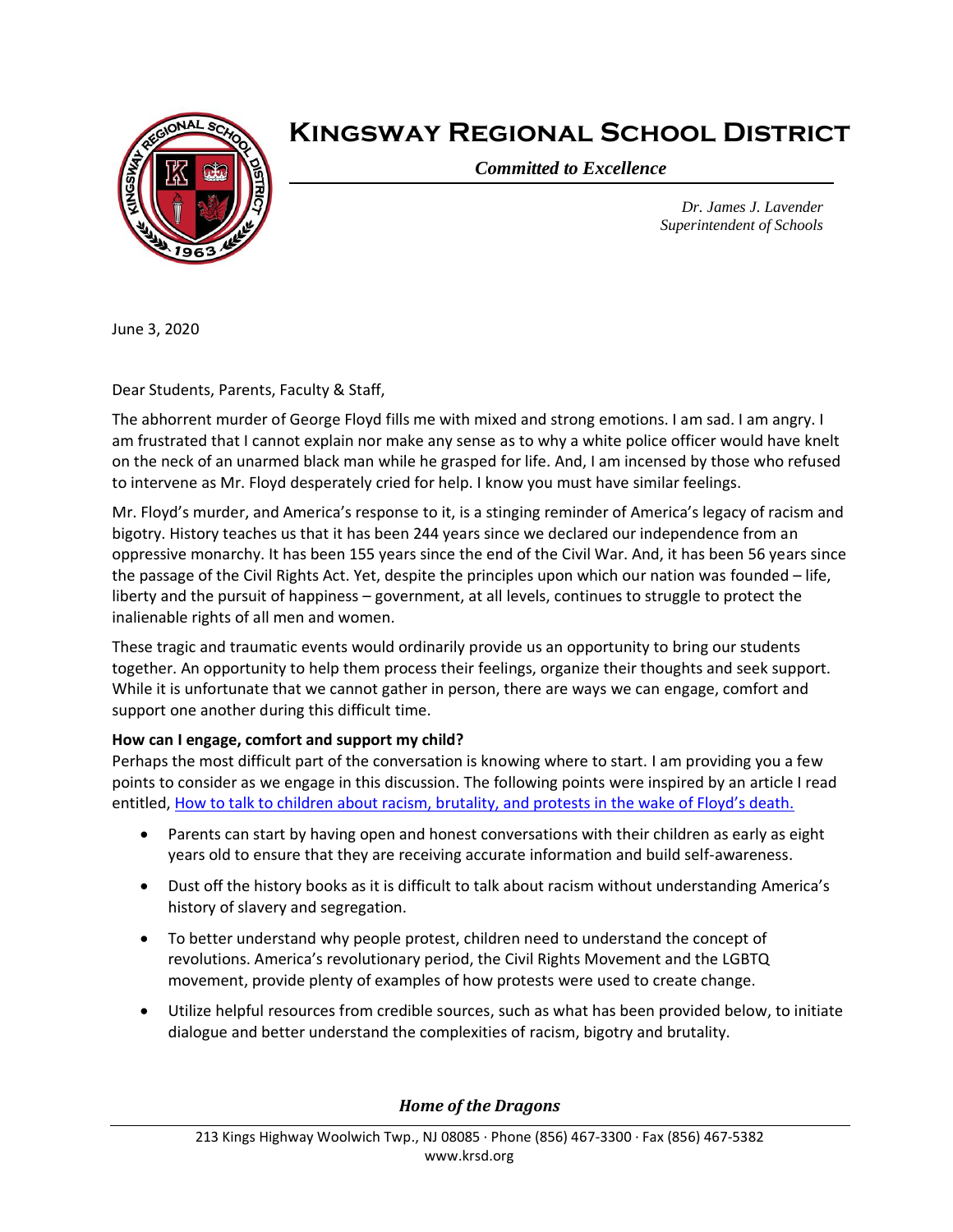## **Helpful Resources**

- **American School Counselor Association: [Race and Equity Resources](https://www.schoolcounselor.org/school-counselors/professional-development/learn-more/race-and-equity-resources)** School counselors are advocates for the equitable treatment of all students in school and in the community. The link above will provide you with position statements, articles and webinars to assist you at this time. Please continue to look upon our school counselors as a resource. Their contact information can be found [here.](https://www.krsd.org/Page/1688)
- **National Museum of African American History Releases ["Talking About Race" Web Portal](https://nmaahc.si.edu/about/news/national-museum-african-american-history-and-culture-releases-talking-about-race-web)** Sponsored by the Smithsonian, this portal helps explore issues of race, racism and social identity.
- **Child Mind Institute: [Talking to Kids About George Floyd, by Harold S. Koplewicz, MD.](https://childmind.org/blog/talking-to-kids-about-george-floyd/)** It is critically important that we talk to our children about racism, the death of George Floyd and the continued violence and protests that have spread across the country. The stress of the coronavirus crisis has already brought a feeling of hopelessness to American life — particularly for adolescents. This latest example of racial violence and division has not surprisingly resulted in aggression on our streets and in our national conversation.
- **PBS News Hour: [Death of George Floyd sets off massive protests](https://www.pbs.org/newshour/extra/daily-videos/the-death-of-george-floyd-sets-off-massive-protests/)** Mr. Floyd's death has set off widespread protest across the city of Minneapolis, including conflict between protesters and police and destruction of property.
- **USA Today: [George Floyd. Ahmaud Arbery. Breonna Taylor. What](https://www.usatoday.com/story/news/nation/2020/05/31/how-talk-kids-racism-racial-violence-police-brutality/5288065002/) do we tell our children?** Parents and educators struggle to answer the many questions being asked after the deaths of George Floyd, Ahmaud Arbery and Breonna Taylor. Many white parents wonder whether to talk to their kids at all, while parents of color swallow their grief and fear to have "the talk" once again.
- **Podcasts:** Code Switch, an NPR podcast that explores race and culture identity in America Suggested Episodes: [The Limits of Empathy](https://www.npr.org/2020/03/06/812864654/the-limits-of-empathy) (36 min.); [What About Your Friends](https://www.npr.org/2020/01/22/798367810/ask-code-switch-what-about-your-friends) (50 min.).

## **Kingsway's Commitment to Access, Success and Equity**

In September, Kingsway will enter its third year working closely with [Rowan CASE](https://education.rowan.edu/CASE/index.html) as we explore issues of access, success & equity for all students. As part of the first two years of the work, administrators and faculty have engaged in implicit bias training and discussions centered on understanding who our students are, where they come from, and what they may bring with them that influences their experiences. An extension of this work is our "Student Voices" group, which is a group fully driven by the students with assistance from Rowan's Doctoral students who are working on an action research project (which will continue into next year).

As we finish this second year and enter year three, we are at a "tipping point." The Equity Committee will extend its work with a focus on three main categories: *Curriculum & Instruction Practices, Community Outreach, and Social-Emotional Learning.* The goal of these subgroups is to begin to take the understandings and the work to the larger faculty and larger community to improve upon the feeling of belonging of all our students. I will continue to keep our school community informed of our progress.



213 Kings Highway Woolwich Twp., NJ 08085 ∙ Phone (856) 467-3300 ∙ Fax (856) 467-5382 www.krsd.org